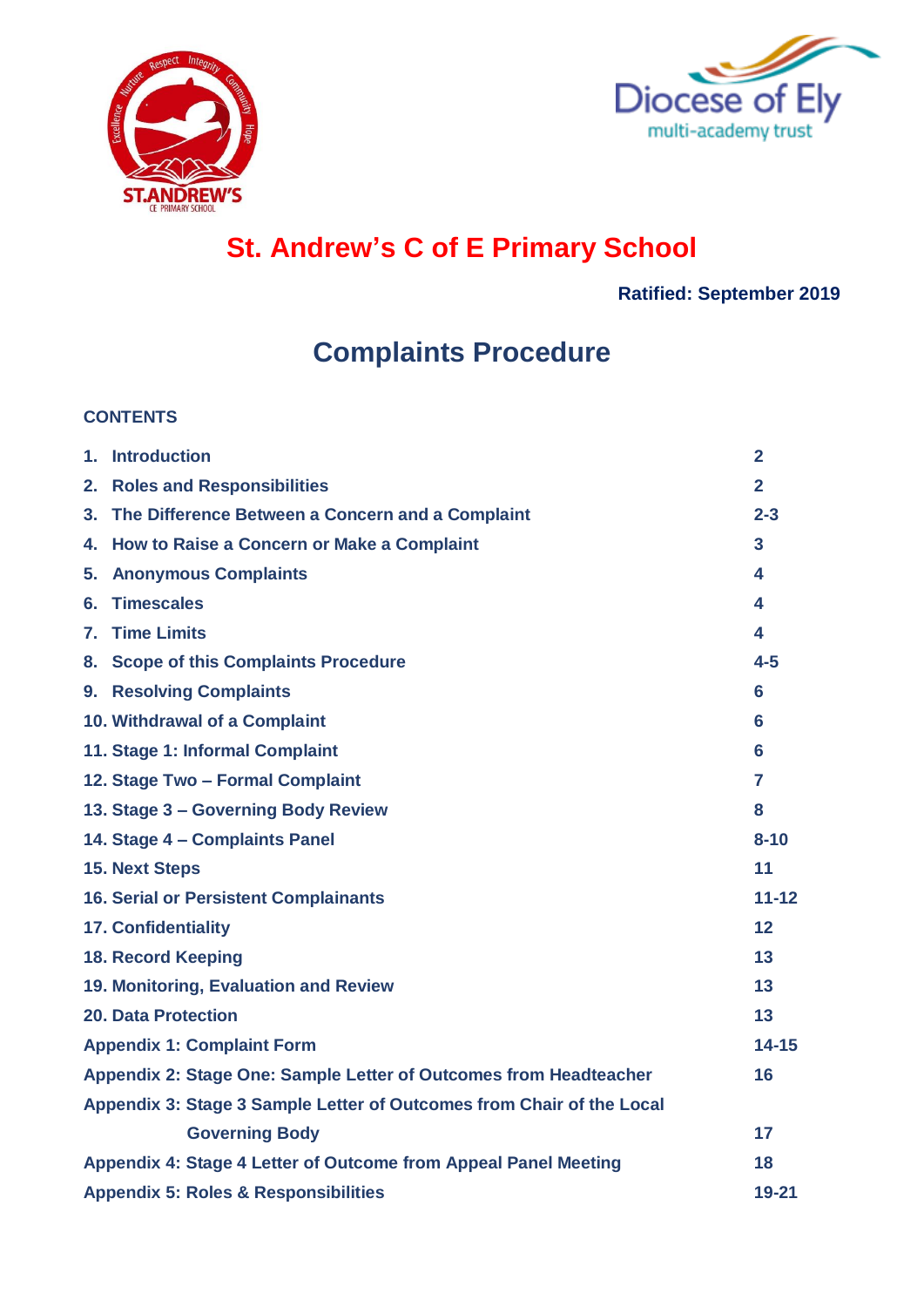# **1. Introduction**

The Diocese of Ely Multi Academy Trust (the "Trust") is committed to ensuring that the highest standards are maintained, both in the provision of education to students and in every other aspect of the running of all its academies.

The Trust aims to deal positively with all complaints and the Complaints Procedure allows parents and others the opportunity to voice any concerns they may have through appropriate channels.

This policy sets out the procedure which has been adopted by the Trust to ensure a timely, systematic and fair approach to the resolution of such concerns.

# **2. Roles and Responsibilities**

Although the Chief Executive Officer (CEO) of the Trust has overall responsibility for ensuring that there is a consistent approach to managing and resolving complaints, it is the Academy headteacher who has overall responsibility for the operation and management of this Academy Complaints Procedure.

It is expected that attempts will be made to resolve any difficulties informally with the class teacher/ key stage lead/pastoral manager/ support staff / senior member of staff before any Complaint is made pursuant to this Procedure.

If these are unsuccessful, this Complaints Procedure should then be followed, beginning with an Informal Complaint to be made in accordance with Paragraph 11. Members of staff should refer an Informal Complaint to their line manager or headteacher, as appropriate, if it cannot be resolved immediately to the satisfaction of the Complainant.

This Complaints Procedure is not limited to parents or carers of children that are registered at the Academy. Any person affected may make a complaint to St. Andrew's C of E Primary School about any provision of facilities or services that we provide. Unless complaints are dealt with under separate statutory procedures (such as appeals relating to exclusions or admissions), the Academy will use this Complaints Procedure.

## **3. The Difference Between a Concern and a Complaint**

A concern may be defined as '*an expression of worry or doubt over an issue considered to be important for which reassurances are sought'*.

A complaint may be defined as '*an expression of dissatisfaction, however made, about actions taken or a lack of action*'.

It is in everyone's interest that concerns, and complaints are resolved at the earliest possible stage. Many issues can be resolved informally, without the need to use the formal stages of the complaint's procedure. St. Andrew's C of E Primary School takes concerns seriously and will make every effort to resolve the matter as quickly as possible.

If you have difficulty discussing a concern with a particular member of staff, we will respect your views. In these cases, you may inform the headteacher who will refer you to another staff member. Similarly, if the member of staff directly involved feels unable to deal with a concern, he or she may inform the headteacher who will refer you to another staff member. The alternative member of staff may be more senior but does not have to be. The ability to consider the concern objectively and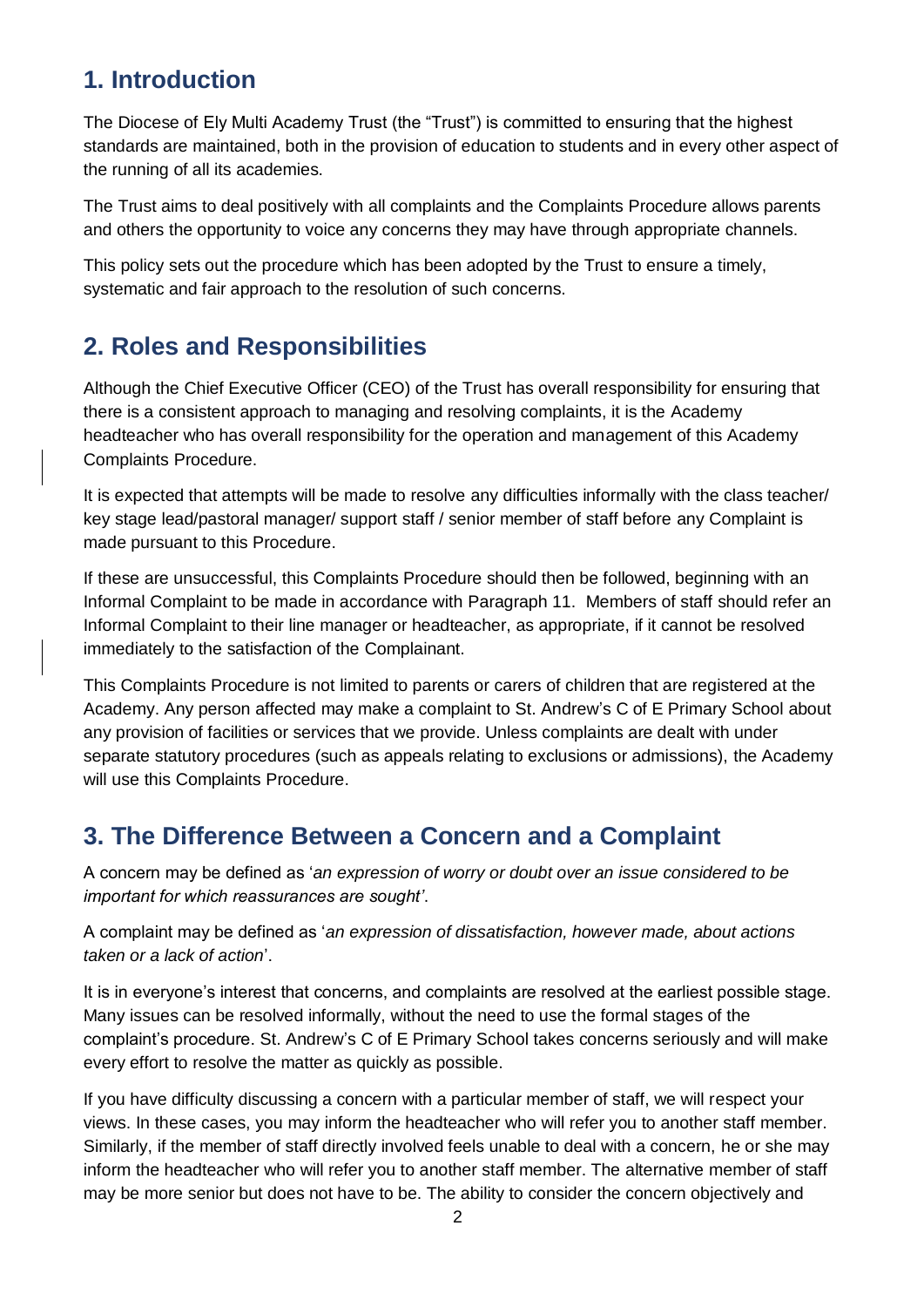impartially is more important. If having raised a concern, you consider that you have not received appropriate reassurance, you may make a Complaint pursuant to this Procedure, beginning with an Informal Complaint pursuant to Paragraph 11.

# **4. How to Raise a Concern or Make a Complaint**

A concern can be made in person, in writing or by telephone. Complaints are initiated by the making of an Informal Complaint pursuant to Paragraph 11. Concerns and Complaints may also be made by a third party (but not a legal representative) acting on behalf on a Complainant with the consent of the headteacher, as long as they have appropriate consent by the Complainant to do so.

Concerns should be raised with either the class teacher or headteacher. If the issue remains unresolved, the next step is to make an Informal Complaint.

Complainants should not approach individual governors to raise concerns or complaints. Governors have no power to act on an individual basis and it may also prevent them from considering complaints at Stage 2 of the procedure.

Complaints which relate to the conduct of specific members of staff (except the headteacher) should be made in the first instance, to the headteacher via the Academy office*.* Please mark them as Private and Confidential. However, whilst the subject of a complaint may be members of staff, the complaint itself must be made against the Academy itself.

Complaints that involve or are about the headteacher should be addressed to the Chair of Governors, via the Academy office. Please mark them as Private and Confidential.

Complaints about the chair of governors, any individual governor or the whole governing body should be addressed to the Clerk to the Governing Body via the Academy office. Please mark them as Private and Confidential.

For ease of use, a template complaint form is included at the end of this procedure. If you require help in completing the form, please contact the Academy office. Parents can request support in writing their complaint, and in following the formal procedure, from DEMAT (via Amy Weaver, Executive Director (Complaints)), by phoning 01353 656760 or from a Cambridgeshire County Council, Chris Meddle on 01223 71797, Norfolk General Enquiries 03448008020, Peterborough General Enquiries 01733 864170, or Suffolk General Enquires 03456066067. You can also ask third party organisations like the Citizens Advice Bureau to help you.

Complainants who directly contact the Diocese of Ely Multi-Academy Trust (DEMAT) Shared Services Team will be supported to access the Academy's own complaints procedure. Concerns around safeguarding reported directly to the Shared Services Team will be addressed immediately with the Academy.

To the extent required by the Equality Act 2010 reasonable adjustments will be made if required to enable Complainants to access and complete this Complaints Procedure. For instance, this may include providing information in alternative formats, assisting Complainants in raising a formal complaint or holding meetings in accessible locations.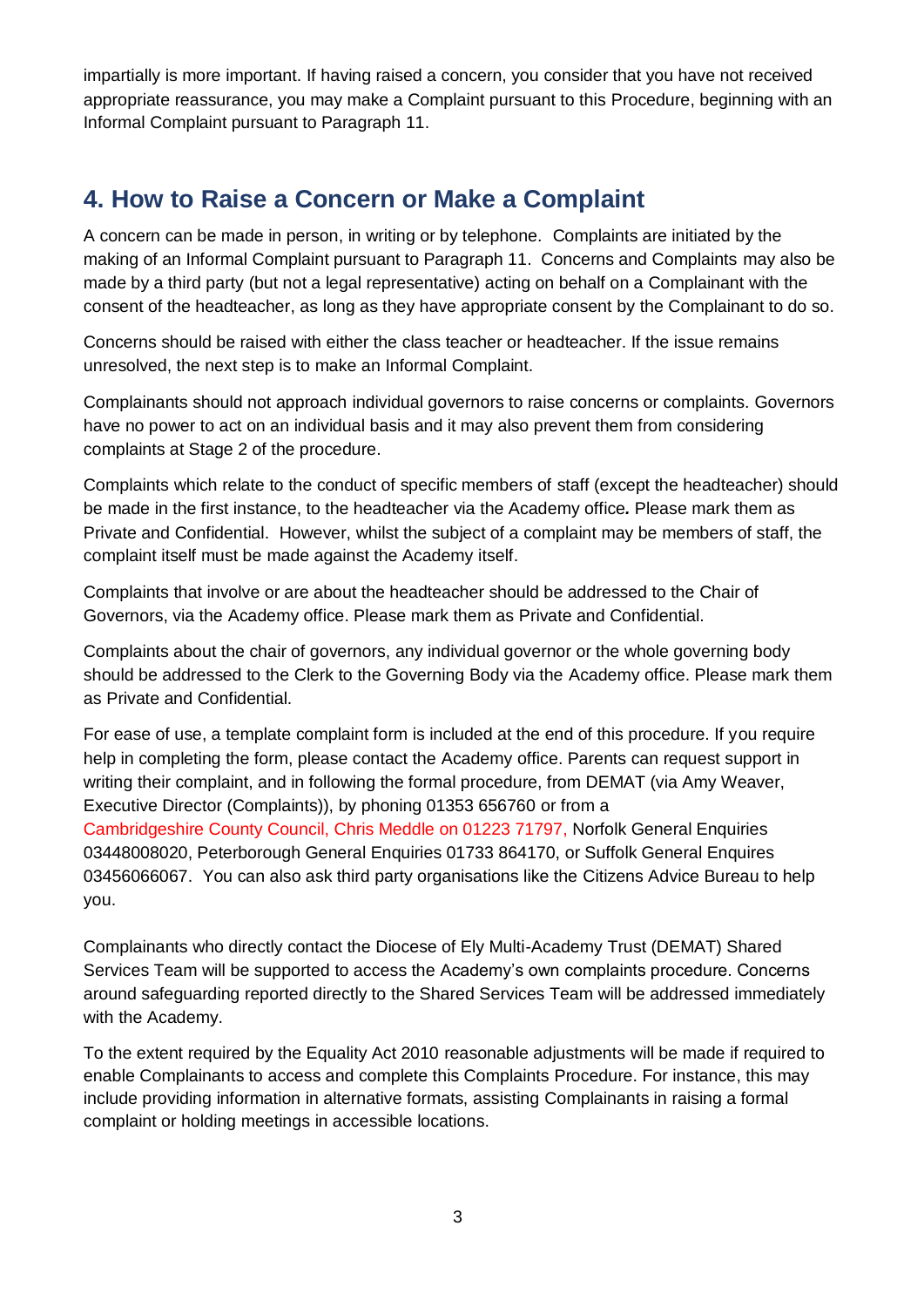# **5. Anonymous Complaints**

We will not normally investigate anonymous Complaints. However, the headteacher or chair of governors, if appropriate, will determine whether the Complaint warrants an investigation.

# **6. Timescales**

You must raise the Complaint within three months of the incident or, where a series of associated incidents have occurred, within three months of the last of these incidents. We will consider Complaints made outside of this time frame if exceptional circumstances apply. However, we will consider Complaints made outside of term time to have been received on the first Academy school day after the holiday period.

# **7. Time Limits**

All Complaints will be considered, and resolved, as quickly and efficiently as possible and so far as possible within the time limits for each action within each stage. However, where further investigations are necessary, new time limits may need to be set to enable the Complaint to be effectively considered, in which case the Complainant will be sent details of the new deadline and an explanation for the delay.

# **8. Scope of this Complaints Procedure**

The Trust recognises the need to be clear about the difference between a concern and a complaint. By taking informal concerns seriously at the earliest stage we aim to reduce the numbers that develop into formal complaints. We aim to ensure that concerns are handled, if at all possible, without the need for formal procedures.

The Academy Complaints Procedure is only necessary if efforts to resolve the concern informally are unsuccessful and the person raising the concern remains dissatisfied and wishes to take the matter further.

Any complaint will be kept confidential unless it is necessary to involve other parties and will be dealt with as quickly as possible.

This Procedure does not cover complaints against third parties who are providing services directly to the public on Academy premises, to whom complaints should be made directly.

This Procedure covers all complaints about any provision of community facilities or services by the Academy itself, other than complaints that are dealt with under other statutory procedures, including those listed below:

| <b>Exceptions</b>                       | Who to contact                                        |
|-----------------------------------------|-------------------------------------------------------|
| Admissions to schools                   | Concerns about admissions, statutory assessments of   |
| <b>Statutory assessments of Special</b> | Special Educational Needs, or academy re-organisation |
| <b>Educational Needs</b>                | proposals should be raised with:                      |
| Academy re-organisation                 | CCC General Enquiries 0345 045 5200                   |
| proposals                               | or CCC Schools Admissions 0345 045 1370               |
|                                         | Norfolk General Enquiries 03448008020                 |
|                                         | Norfolk Schools Admissions 01603 638035               |
|                                         | Peterborough General Enquiries 01733 864170           |
|                                         | Peterborough Schools Admissions 01733 864007          |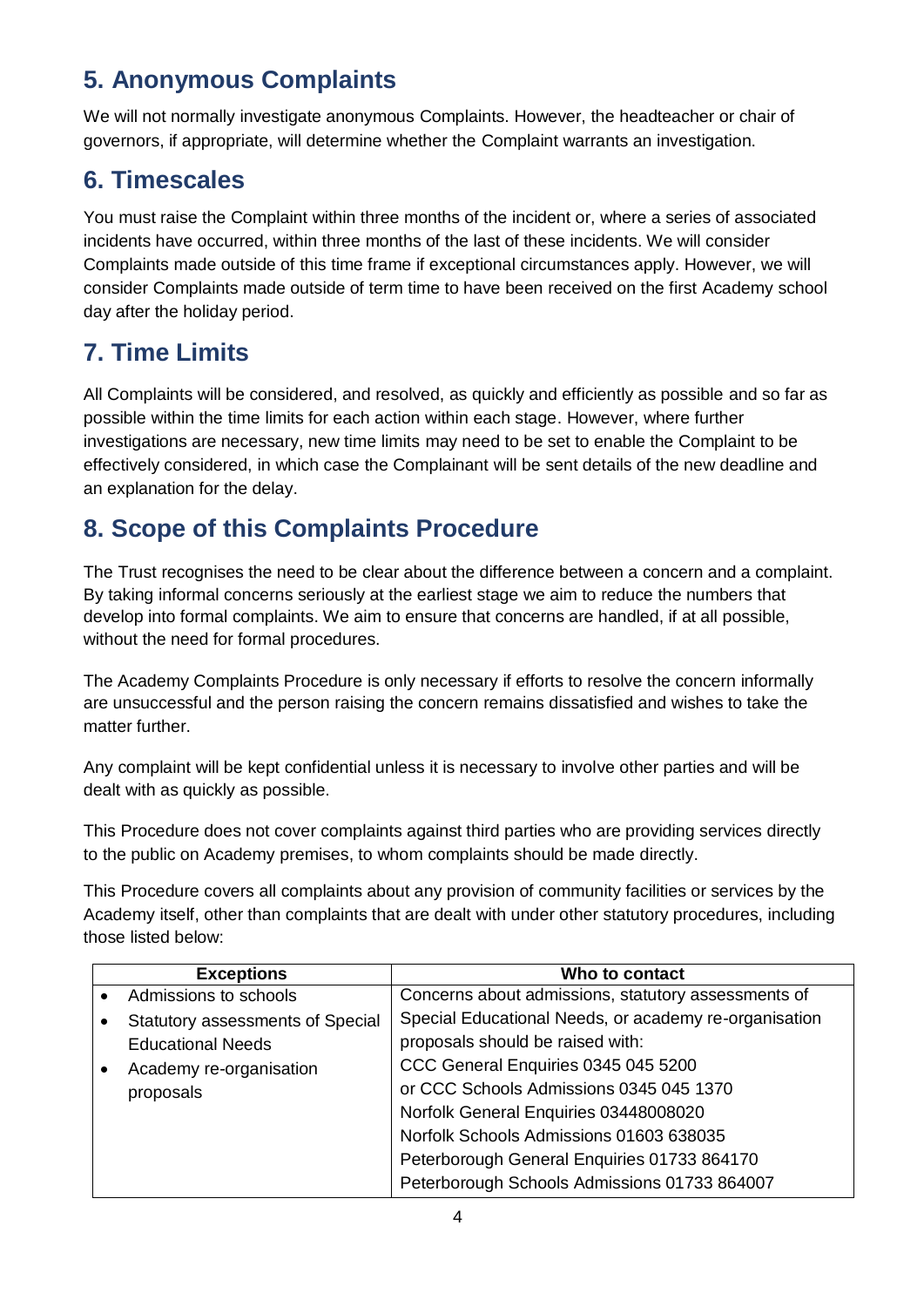|                                                               | Suffolk General Enquires 03456066067                                                                                                                                                                                                                                                                                                                 |
|---------------------------------------------------------------|------------------------------------------------------------------------------------------------------------------------------------------------------------------------------------------------------------------------------------------------------------------------------------------------------------------------------------------------------|
|                                                               | Suffolk Schools Admissions 0345 600 0981                                                                                                                                                                                                                                                                                                             |
| Matters likely to require a Child<br>Protection Investigation | Complaints about child protection matters are handled<br>under our Child Protection and Safeguarding policy and in<br>accordance with relevant statutory guidance.                                                                                                                                                                                   |
|                                                               | If you have serious concerns, you may wish to contact the<br>Local Authority Designated Officer (LADO) who has local<br>responsibility for safeguarding or the Multi-Agency<br>Safeguarding Hub (MASH).                                                                                                                                              |
|                                                               | To Contact the Cambridge LADO during office opening<br>hours telephone: 01223 727 968; 01223 727 969; 01223<br>727967. For out of hours queries, the Emergency Duty<br>Team can be contacted on 01733 234724.<br>For Suffolk LADO telephone 0300 123 2044<br>For Norfolk LADO telephone 01603 307797<br>For Peterborough LADO telephone 01733 864038 |
|                                                               | For the Cambridgeshire and Peterborough MASH team<br>telephone 0345 045 1362 (office hours) or 01733 234724<br>(out of hours), for Norfolk MASH team telephone<br>03456061499 and for Suffolk MASH team telephone<br>03448008020                                                                                                                     |
| Exclusion of children from<br>Academy*                        | Further information about raising concerns about exclusion<br>can be found at: www.gov.uk/Academy-discipline-<br>exclusions/exclusions.                                                                                                                                                                                                              |
|                                                               | *complaints about the application of the Behaviour policy<br>can be made through the Academy's complaints<br>procedure on our website.                                                                                                                                                                                                               |
| Whistleblowing                                                | We have an internal whistleblowing procedure for all our<br>employees & volunteers, including temporary staff and<br>contractors.                                                                                                                                                                                                                    |
|                                                               | The Diocese of Ely Multi Academy Trust, the trust to which<br>the Academy belongs has their own whistleblowing<br>procedure and prescribed staff. If staff have any reasons<br>for not telling their line manager, contact DEMAT's Shared<br>Services team on whistleblowing@demat.org.uk                                                            |
| Staff grievances                                              | Complaints from staff will be dealt with under the<br>Academy's internal grievance procedures.                                                                                                                                                                                                                                                       |
| Staff conduct                                                 | Complaints which relate to staff will be dealt with as a<br>Complaint against the Academy under this Procedure.                                                                                                                                                                                                                                      |
|                                                               | Complainants will not be informed of any disciplinary<br>action taken against a staff member as a result of a<br>complaint. However, the Complainant will be notified that<br>the matter is being addressed.                                                                                                                                         |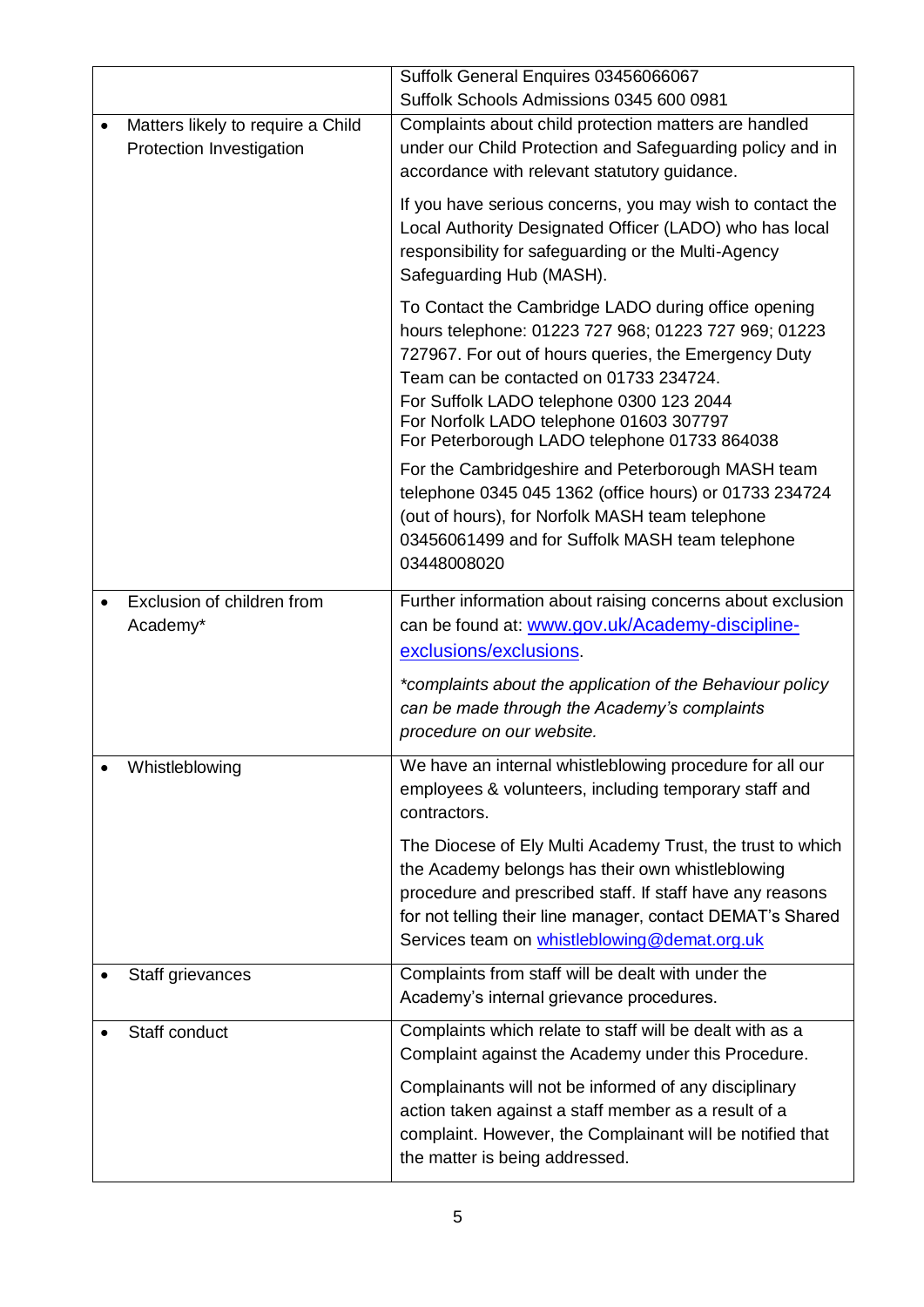| Complaints about services       | Providers should have their own complaints procedure to |
|---------------------------------|---------------------------------------------------------|
| provided by other providers who | deal with complaints about service. Please contact them |
| may use Academy premises or     | directly.                                               |
| facilities                      |                                                         |

If other bodies are investigating aspects of the Complaint, for example the police, local authority (LA) safeguarding teams or tribunals, this may impact on our ability to adhere to the timescales within this procedure or result in the procedure being suspended until those public bodies have completed their investigations.

If a Complainant commences legal action against St. Andrew's C of E Primary School in relation to their complaint, we will consider whether to suspend the Complaints Procedure in relation to their complaint until those legal proceedings have concluded.

## **9. Resolving Complaints**

At each stage in the procedure, St. Andrew's C of E Primary School wants to resolve the complaint. If appropriate, we will acknowledge that the Complaint is upheld in whole or in part. In addition, we may offer one or more of the following:

- An explanation
- An admission that the situation could have been handled differently or better
- An assurance that we will try to ensure the event complained of will not recur
- An explanation of the steps that have been or will be taken to help ensure that it will not happen again and an indication of the timescales within which any changes will be made
- An undertaking to review Academy policies in light of the complaint
- An apology

## **10. Withdrawal of a Complaint**

If a Complainant wants to withdraw their complaint, we will ask them to confirm this in writing.

## **11. Stage 1: Informal Complaint**

The Academy will take informal complaints seriously and make every effort to resolve the matter quickly. It may be the case that the provision or clarification of information will resolve the issue.

The Complainant should raise the Complaint as soon as possible with the relevant member of staff or the headteacher as appropriate, either in person or by letter, telephone or email. If the Complainant is unclear who to contact or how to contact them, they should contact the Academy office.

The Academy will acknowledge Informal Complaints within **2 school days** and investigate and provide a response within **5 school days**.

The informal stage may involve a meeting between the Complainant and the headteacher.

If the Complaint is not resolved informally, it may be escalated to a formal complaint by the Complainant.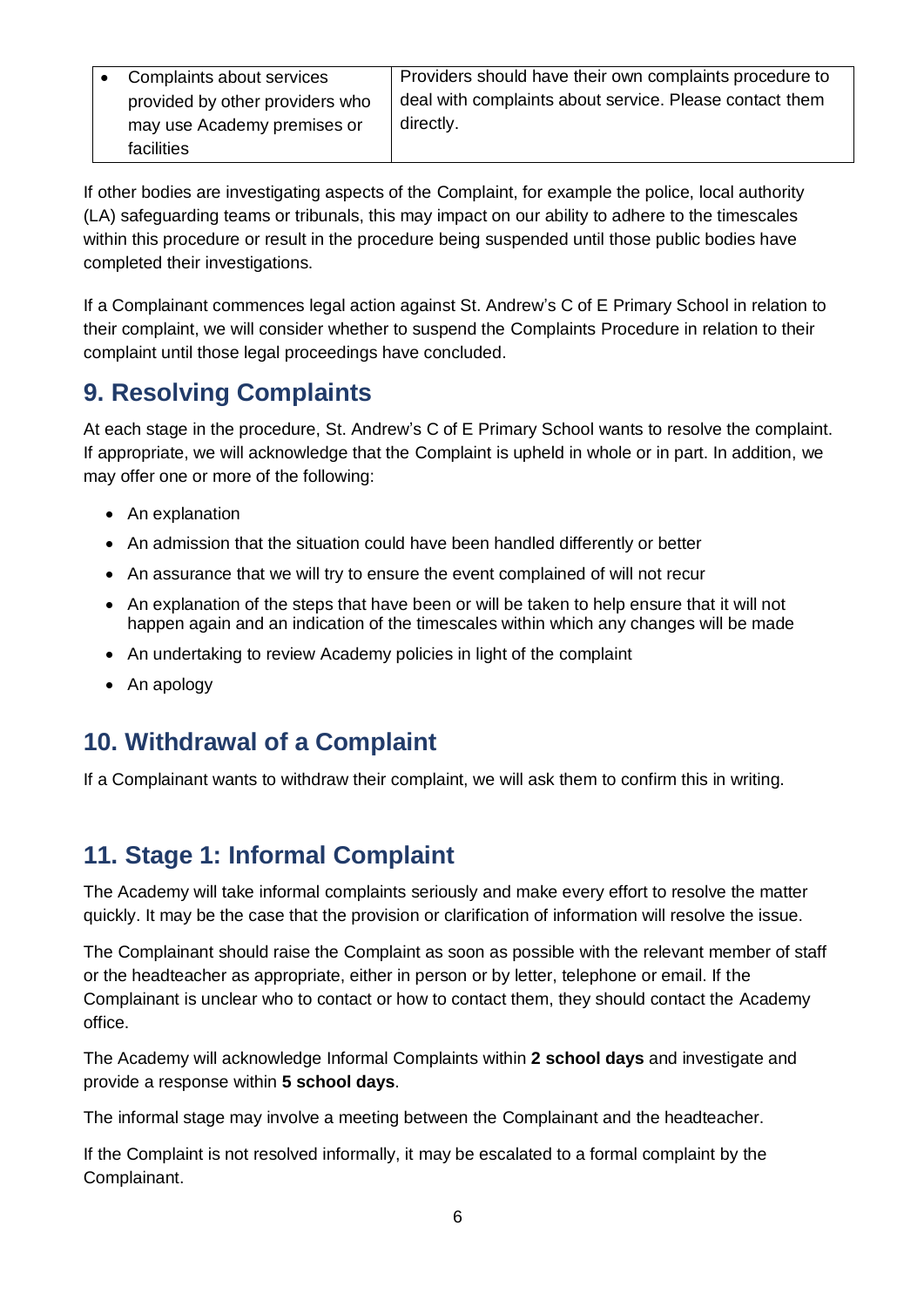# **12. Stage Two – Formal Complaint**

Formal complaints must be made to the headteacher (unless they are about the headteacher), via the Academy office. This may be done in person, in writing (preferably on the complaint form in Appendix 1), or email. The Complainant must state that they wish the complaint to be regarded as a Formal Complaint if the complaint form is not used.

The headteacher will record the date the Complaint is received and will acknowledge receipt of the Complaint in writing (either by letter or email) **within 2 school days**, and as soon as practicably possible outside of term time.

As part of this response, the headteacher will seek to clarify the nature of the Complaint, ask what remains unresolved and what outcome the Complainant would like to see. The headteacher can consider whether a face to face meeting is the most appropriate way of doing this.

*Note: The headteacher may delegate the investigation to another member of the Academy's senior leadership team but not the decision to be taken.*

During the investigation, the headteacher (or investigator) will:

- If necessary, interview those involved in the matter, allowing them to be accompanied if they wish
- Keep a written record of any meetings/interviews in relation to their investigation.

At the conclusion of the investigation, the headteacher will provide a formal written response. The headteacher will seek to do this within **15 school days** of the date of receipt of the Complaint but if unable to meet this deadline, they will provide the Complainant with an update and revised response date.

The headteacher may arrange an appointment with the Complainant to discuss the Complaint during this time.

The formal written response to the complaint will detail the actions taken to investigate the Complaint and provide a full explanation of the decision made and the reason(s) for it. Where appropriate, it will include details of actions the Academy will take to resolve the complaint.

The headteacher will advise the Complainant of how to escalate their Complaint should they remain dissatisfied with the outcome of **Stage 2**.

If the Complaint against the Academy relates to the headteacher, or a member of the governing body (including the chair or vice-chair), a suitably skilled governor will be appointed to complete all the actions at **Stage 2**.

Complaints about the headteacher or member of the governing body must be made to the clerk to the governing body, via the Academy office.

If the complaint is:

- Jointly about the chair and vice chair or
- The entire governing body or
- The majority of the governing body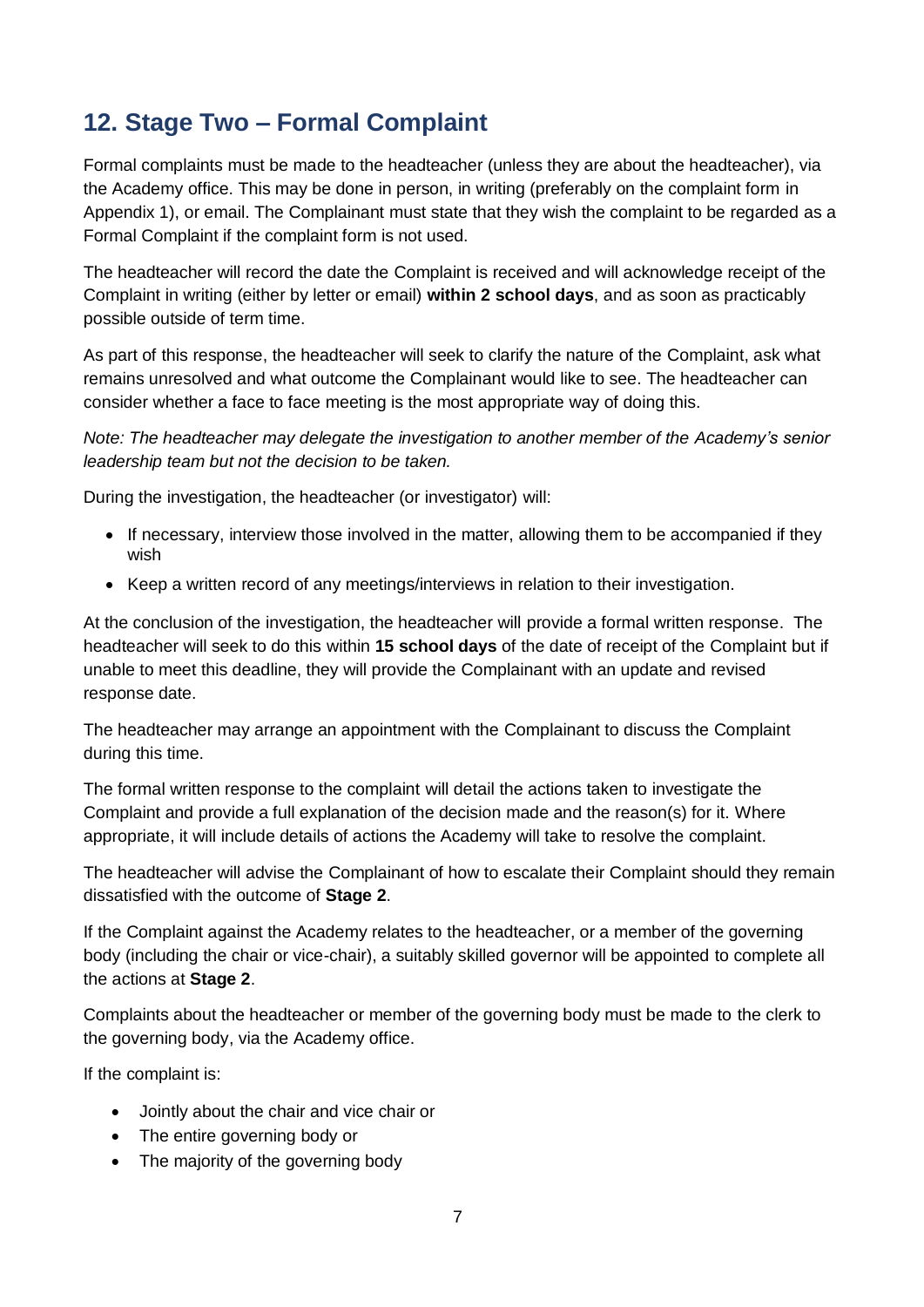Or there is no governor available to undertake Stage 1, then **Stage 1** will be considered by an investigator from outside the Academy (but who may be from within DEMAT) appointed by the governing body or a member of the DEMAT Shared Services team. At the conclusion of their investigation, the investigator will provide a formal written response.

Possible outcomes of the making of a Formal Complaint include:

- Complaint withdrawn by the Complainant;
- Complaint dismissed:
- Complaint dealt with under another procedure:
- Complaint upheld.

 $\bullet$ 

The upholding of a complaint may in rare cases lead to the taking of disciplinary action against an individual. This is an internal matter for the Academy. The Trust's disciplinary procedures require that proceedings remain confidential, and consequently the Complainant will not be informed of the details or outcome.

# **13. Stage 3 – Governing Body Review**

If the Complainant is dissatisfied with the outcome at **Stage 2** and wishes to take the matter further, they can escalate the complaint to **Stage 3** – Review by the Chair of the Academy's governing body. If the consideration of the Complaint at Stage 2 was undertaken by a member of the Governing Body or an investigator from outside the Academy, the Complaint will be reviewed by [a member of the DEMAT Trust Board or Executive or an alternative Trust Governing Body.

Applications must be made to the Chair of the Governing Body in writing within **10 academy working days** from the written decision being given in Stage 2. In exceptional circumstances, this may be extended.

The chair will review the Complaint and all related evidence and correspondence. The chair may arrange to meet with the Complainant, or they may ask someone to undertake further investigations.

Once all relevant details have been collated and reviewed, the chair will make a decision and written confirmation will be provided to the Complainant. The outcome will also be recorded on the Academy complaints file.

This stage should be completed within **15 school days** of receipt of the **Stage 3** complaint.

# **14. Stage 4 – Complaints Panel**

Where the Complainant remains dissatisfied, the Complainant may request the complaint is dealt with at **Stage 4** by completing Appendix B. Any such request must be set out in writing, stating why the Complainant remains dissatisfied, and what remedies are being sought. The request must be lodged within **10 school days** of the Complainant receiving the written confirmation of the findings of **Stage 3**. The request must be addressed to the Trust Executive Director (Complaints) Amy Weaver, [amy.weaver@demat.org.uk](mailto:amy.weaver@demat.org.uk) specifying that the Complainant wishes to refer to **Stage 4** of the Academy's complaints procedure.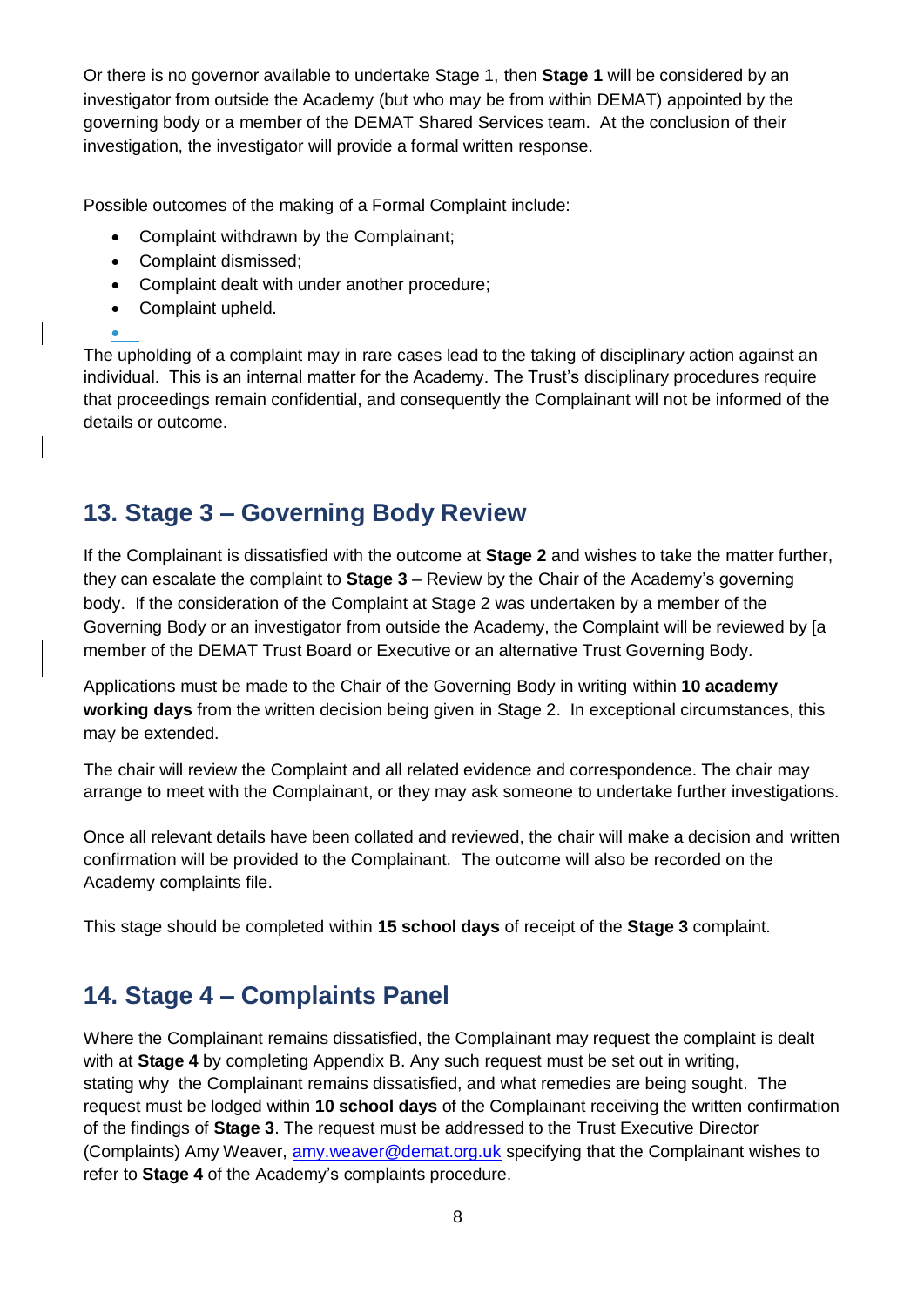The clerk of the Governing Body or nominated Trust administrator will invite the Academy to put in writing its response to the Complainant's reasons. The Academy will provide this to the Trust within **10 school days**. The Complainant will be informed by the clerk of the timescale for the Trust investigation in preparation for the hearing. This would normally be within **15 Academy working days** of receipt of the Stage 4 request**,** but the length of time will depend upon the nature of the complaint and other variable factors. If the investigation is likely to exceed **15 Academy working days**, realistic time limits will be set, and the Complainant advised accordingly.

At the end of that period (whether or not the Academy has responded) the clerk or nominated Trust administrator will convene a complaints panel. That meeting will be held as quickly as practicable given the need to find a date that is reasonably convenient for the Complainant, the Academy and the members of the complaints panel. Whenever possible, the meeting will be held within **15 school days** of the end of the investigation timescale. The complaints panel will be convened, supported by a nominated person to act as clerk to the appeal panel.

If the Complainant rejects three successive proposed dates, the clerk/administrator may decide when to hold the meeting. It will then proceed in the Complainant's absence on the basis of written submissions from both parties. The Chair of the panel will determine the timetable for the provision of written submissions by the parties, including when, in advance of the panel each party's submission will be shared.

At any meeting, the Complainant will be entitled to be accompanied by a friend (who must not be a Trust employee) but legal representation will not be allowed. The clerk will contact the Complainant to gather information regarding any accompanying friend. Representatives from the media are also not permitted to attend.

#### Membership of the Complaints Panel

None of the appeal panel members will have had any previous connection to the complaint and one of them will act as chair.

The complaints panel will comprise at least three people, which will include one person who is independent of the management and running of DEMAT, such as a member of a governing body from another Academy within the Trust.

The complaints panel may include one or more persons from the following categories:

- (i) A member of the governing body of the academy from which the complaint emanated, but who has not previously been involved with the complaint
- (ii) A member of a governing body from another Academy within the Academy trust
- (iii) A member of the trust executive or nominated officer
- (iv) A member of the Trust Board

The clerk/administrator will write to the Complainant, the headteacher, chair of the panel and appeal panel members giving details of the meeting, requesting copies of any documents to be put before the meeting and the names of any witnesses that either party may wish to attend.

As with all meetings under this procedure, electronic recordings of meetings or conversations are not normally permitted unless a Complainant's own disability or special needs require it. Prior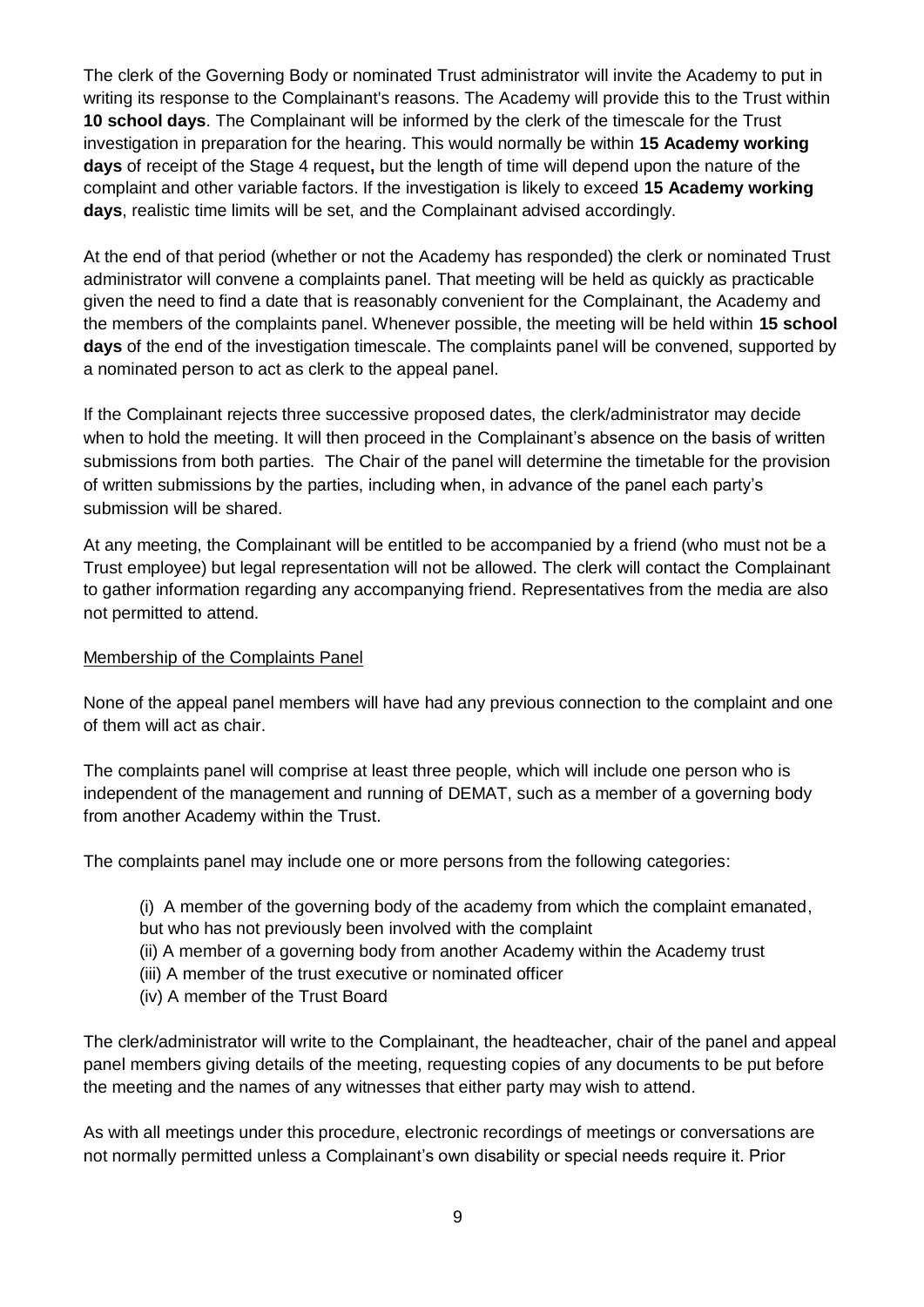knowledge and consent of all parties attending must be sought before meetings or conversations take place. Consent will be recorded in any minutes taken.

The meeting is not a court case, it will be held in private, and will be as informal as circumstances allow. The Complainant will have the opportunity to put forward their reasons for dissatisfaction and to enlarge on them but may not introduce reasons that were not previously put in writing. The Academy will have the opportunity to put its side of things and each side, as well as the panel members, will be able to ask questions. The Complainant will have the opportunity to make final comments to the panel.

The procedure at the hearing will be sensitive and appropriate for the circumstances and is at the discretion of the chair of the complaints panel, but is likely to involve:

- Presentation of the complaint
- A reply by the headteacher or governor
- Questioning of all parties
- Representation about ways to resolve the complaint satisfactorily

If necessary, the panel will withdraw to consider their findings of fact on the evidence put before them and their conclusions, which may include measures to redress problems identified.

The panel will consider the complaint and all the evidence presented. The panel can:

- Uphold the complaint in whole or in part
- Dismiss the complaint in whole or in part.
- Decide on the appropriate action to be taken to resolve the complaint
- Where appropriate, recommend changes to the Academy's procedures to prevent similar issues in the future.

This is the final stage of the Trust Complaints policy: The decision of the Trust complaints appeal panel is final.

After the hearing the clerk will send a copy of the findings and any recommendations of the panel by letter to the Complainant and, where relevant, to the person complained about, within **5 school days**. A copy of this letter will be retained by the headteacher.

The response will detail any actions taken to investigate the complaint and provide a full explanation of the decision made and the reason(s) for it. Where appropriate, it will include details of any actions the Academy is to take to resolve the complaint.

The response will also advise the Complainant of how to escalate their complaint should they remain dissatisfied.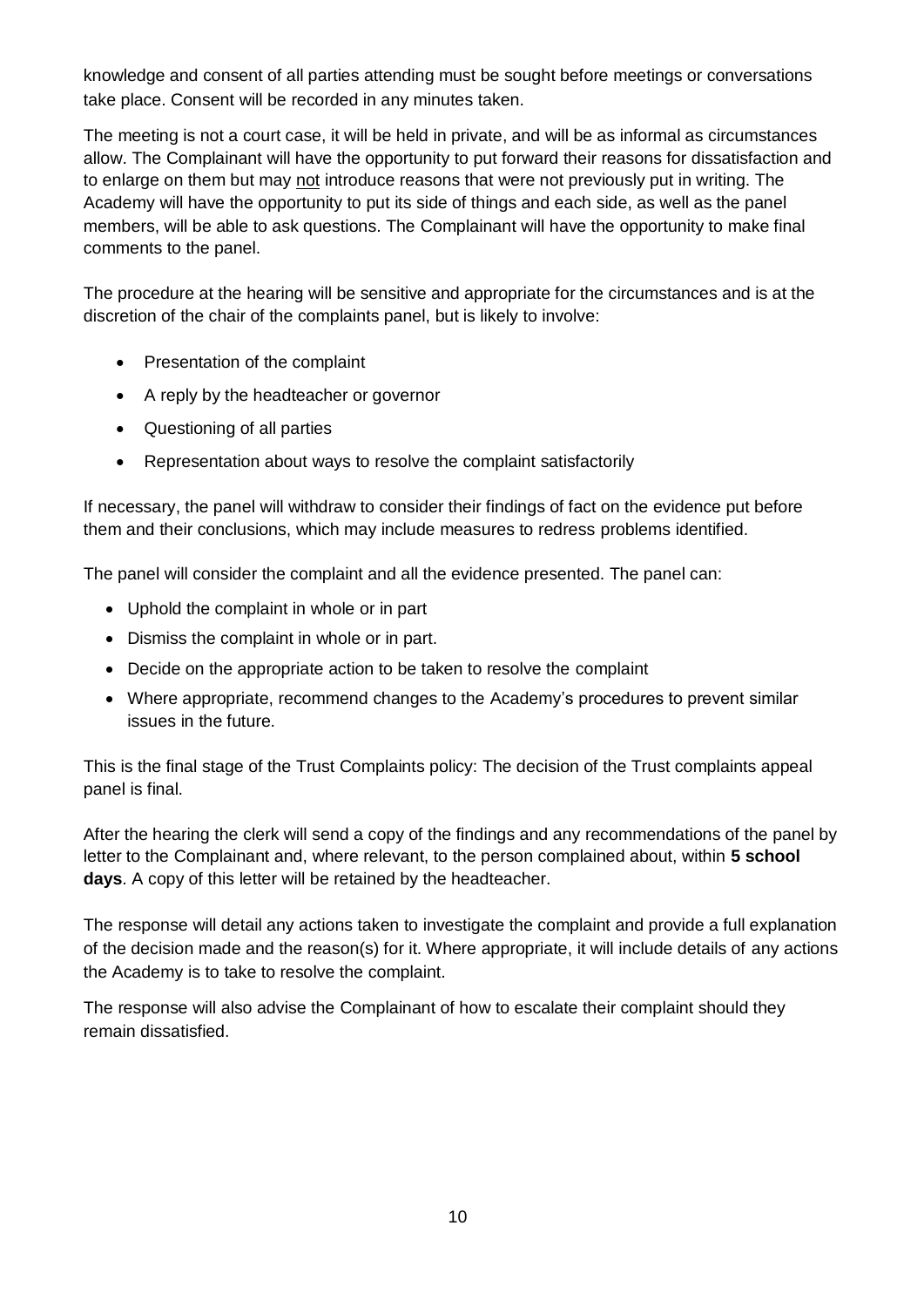# **15. Next Steps**

If the Complainant believes the Trust did not handle their complaint in accordance with the published Complaints procedure or they acted unlawfully or unreasonably in the exercise of their duties under education law, they can contact the Department for Education after they have completed **Stage 3**.

The Department for Education will not normally reinvestigate the substance of complaints or overturn any decisions made by the Trust. They will consider whether the Trust has adhered to education legislation and any statutory policies connected with the complaint.

The Complainant can refer their complaint to the Department for Education online at: [www.education.gov.uk/contactus,](http://www.education.gov.uk/contactus) by telephone on: 0370 000 2288 or by writing to:

Department for Education Piccadilly Gate Store Street Manchester M1 2WD

# **16. Serial or Persistent Complainants**

Most complaints raised will be valid, and therefore we will treat them seriously. However, a complaint may be considered invalid if the person seeking to make the complaint:

- Has made the same complaint before, and it has already been addressed by following the Academy's complaints procedure
- Makes a complaint that is obsessive, persistent, harassing, prolific, defamatory or repetitive
- Knowingly provides false information
- Insists on pursuing a complaint that is unfounded, or out of scope of the Complaints Procedure
- Pursues any complaint in an unreasonable manner e.g. refuses to articulate the complaint, refuses to co-operate with this Complaints procedure, or insists that the complaint is dealt with in ways that are incompatible with this procedure and the time frames it sets out
- Changes the basis of the complaint as the investigation goes on
- Makes a complaint designed to cause disruption, annoyance or excessive demands on Academy time
- Seeks unrealistic outcomes, or a solution that lacks any serious purpose or value

We will take every reasonable step to address the Complainant's concerns and give them a clear statement of our position and their options. We will maintain our role as an objective arbiter throughout the process, including when we meet with individuals. We will follow our complaints procedure as normal (as outlined above) wherever possible.

It the Complainant continues to contact the Academy in a disruptive way, we may put communications strategies in place. We may:

Give the Complainant a single point of contact via an email address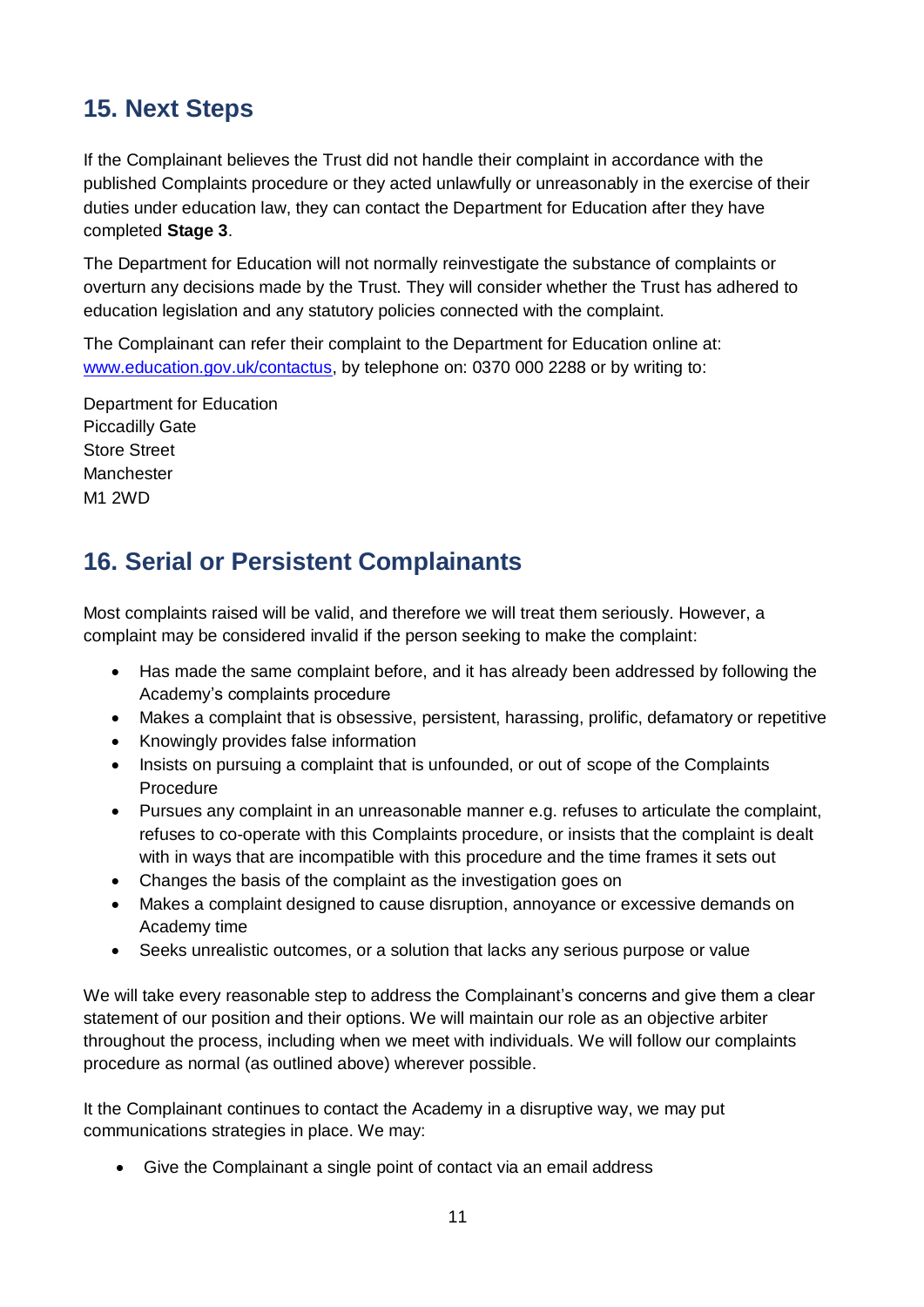- Limit the number of times the Complainant can make contact, such as a fixed number per term
- Ask the Complainant to engage a third party to act on their behalf, such as the Citizens Advice Bureau
- Put any other strategy in place as necessary

We may stop responding to the Complainant when all these factors are met:

- We believe we have taken all reasonable steps to address their concerns
- We have provided a clear statement of our position and their options
- The Complainant contacts us repeatedly, and we believe their intention is to cause disruption or inconvenience

Where we stop responding, we will inform the individual that we intend to do so. We will also explain that we will still consider any new complaints they make.

In response to any serious incident of aggression or violence, we will immediately inform the police and communicate our actions in writing. This may include barring an individual from our Academy site.

If we have resolved a Complaint under this procedure and receive a duplicate complaint on the same subject from a partner, family member or other individual, we will assess whether there are aspects that we hadn't previously considered, or any new information we need to take into account. If we are satisfied that there are no new aspects, we will:

- Tell the new Complainant that we have already investigated and responded to this issue, and the local process is complete
- Direct them to the DfE if they are dissatisfied with our original handling of the Complaint

If there are new aspects, we will follow this procedure again.

Where the Academy receives a large volume of Complaints about the same topic or subject, especially if these come from Complainants unconnected with the Academy, the Academy may respond to these Complaints by:

- Publishing a single response on the Academy website
- Sending a template response to all of the Complainants

If Complainants are not satisfied with the Academy's response, or wish to pursue the Complaint further, the Stages set out above will apply.

# **17. Confidentiality**

All correspondence, statements and records relating to individual Complaints are to be kept confidential except where the Secretary of State or a body conducting an inspection under section 109 of the 2008 Act requests access to them.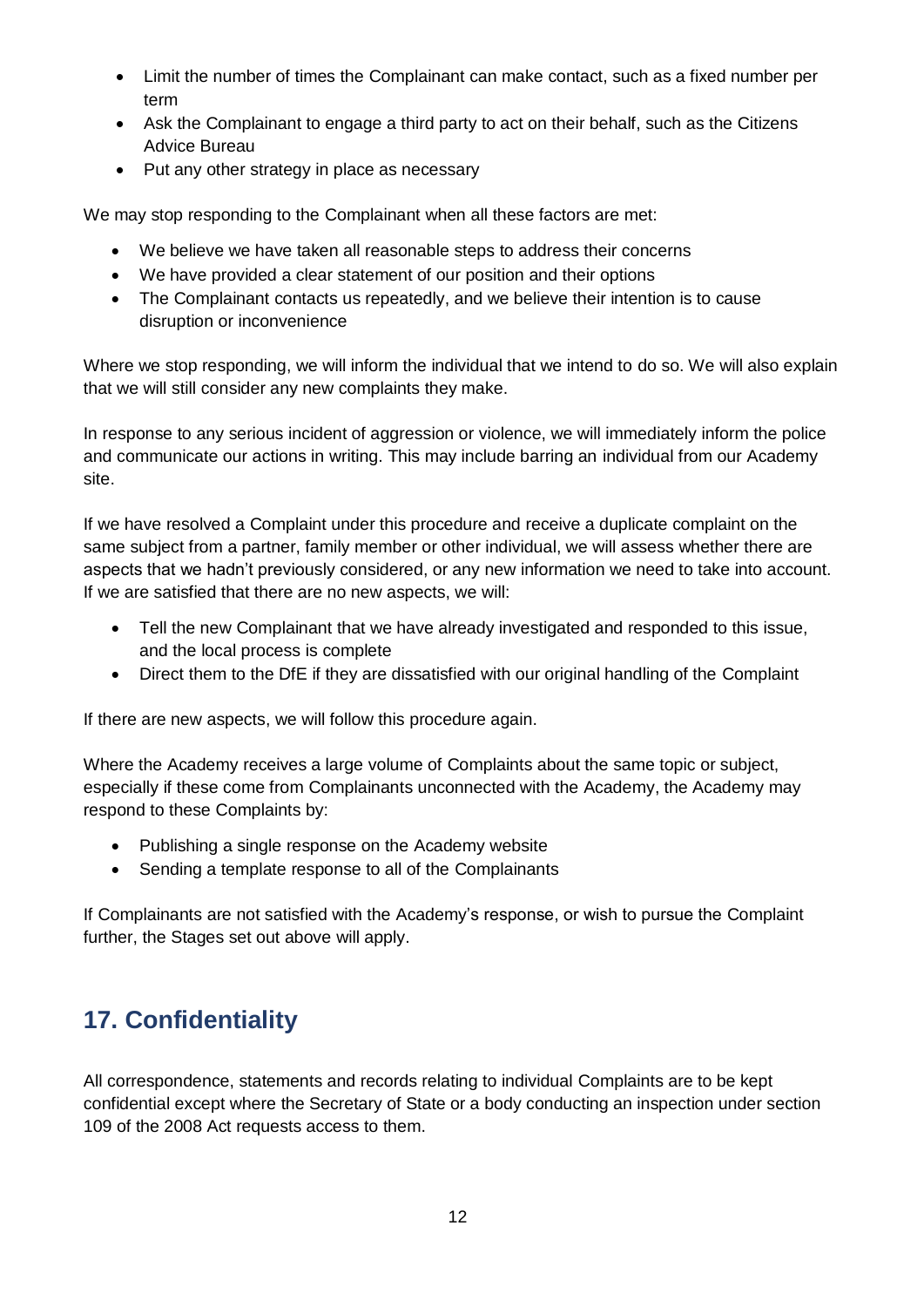# **18. Record Keeping**

A written record will be kept of all Complaints that were resolved at the formal stage of the Complaints Procedure. The Trust reserves the right to record meetings. Records will contain details of whether the Complaint was resolved at **stage 2**, **stage 3** or proceeded to a **stage 4** panel hearing.

The action taken by the Academy or the Trust as a result of a Complaint (regardless of whether they are upheld) will also be recorded.

## **19. Monitoring, Evaluation and Review**

The Academy will review this procedure within two years and assess its implementation and effectiveness.

# **20. Data Protection**

Unless stated elsewhere in this policy the data gathered during this management process is processed in line with our Data Protection policy which can be found on the Trust's website <http://demat.org.uk/gdpr/>

Any data gathered during this process will be held in line with our Records Retention policy which can be found on the Trust's website<http://demat.org.uk/gdpr/>

If you have any questions about the way your data has been gathered or will be retained, please contact the DEMAT Trust Data Protection officer at [dpo@demat.org.uk](mailto:dpo@demat.org.uk)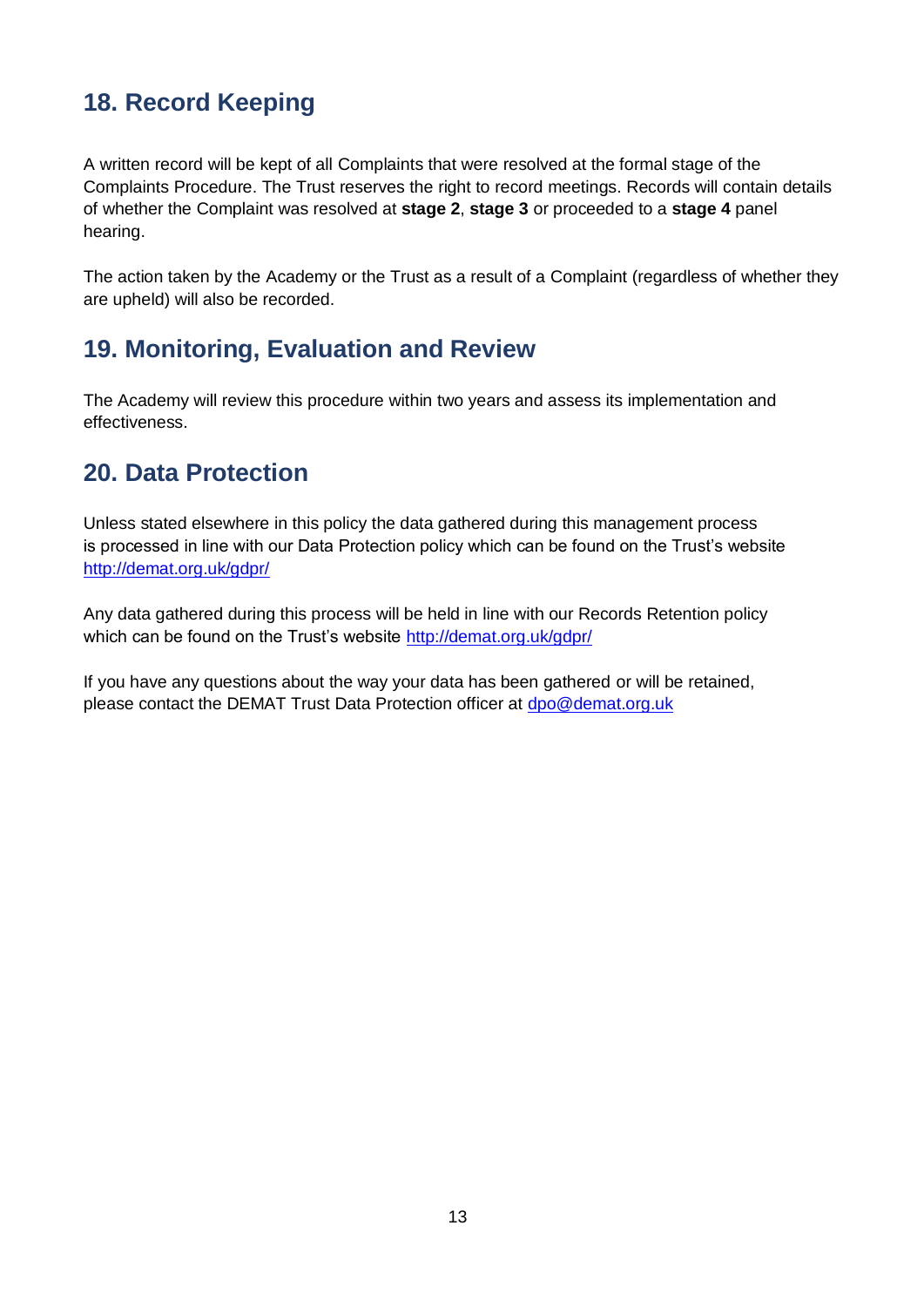# **Complaint Form**

Please complete and return to: The Headteacher (**Stage 2**), via the Academy office if nec.

The Clerk to Governors (**Stage** *3), via the Academy office Amy Weaver (Stage 4) at [amy.weaver@demat.org.uk](mailto:amy.weaver@demat.org.uk)*

*Your Complaint will be acknowledged, and an* explanation of actions that will be taken will be provided.

| Your name:                                                                                                      |
|-----------------------------------------------------------------------------------------------------------------|
| Pupil's name (if relevant):                                                                                     |
| Your relationship to the pupil (if relevant):                                                                   |
| <b>Address:</b>                                                                                                 |
|                                                                                                                 |
| Postcode:                                                                                                       |
| Day-time telephone number:                                                                                      |
| <b>Evening telephone number:</b>                                                                                |
| Please give details of your Complaint, including whether you have spoken to anybody at<br>the Academy about it. |
|                                                                                                                 |
|                                                                                                                 |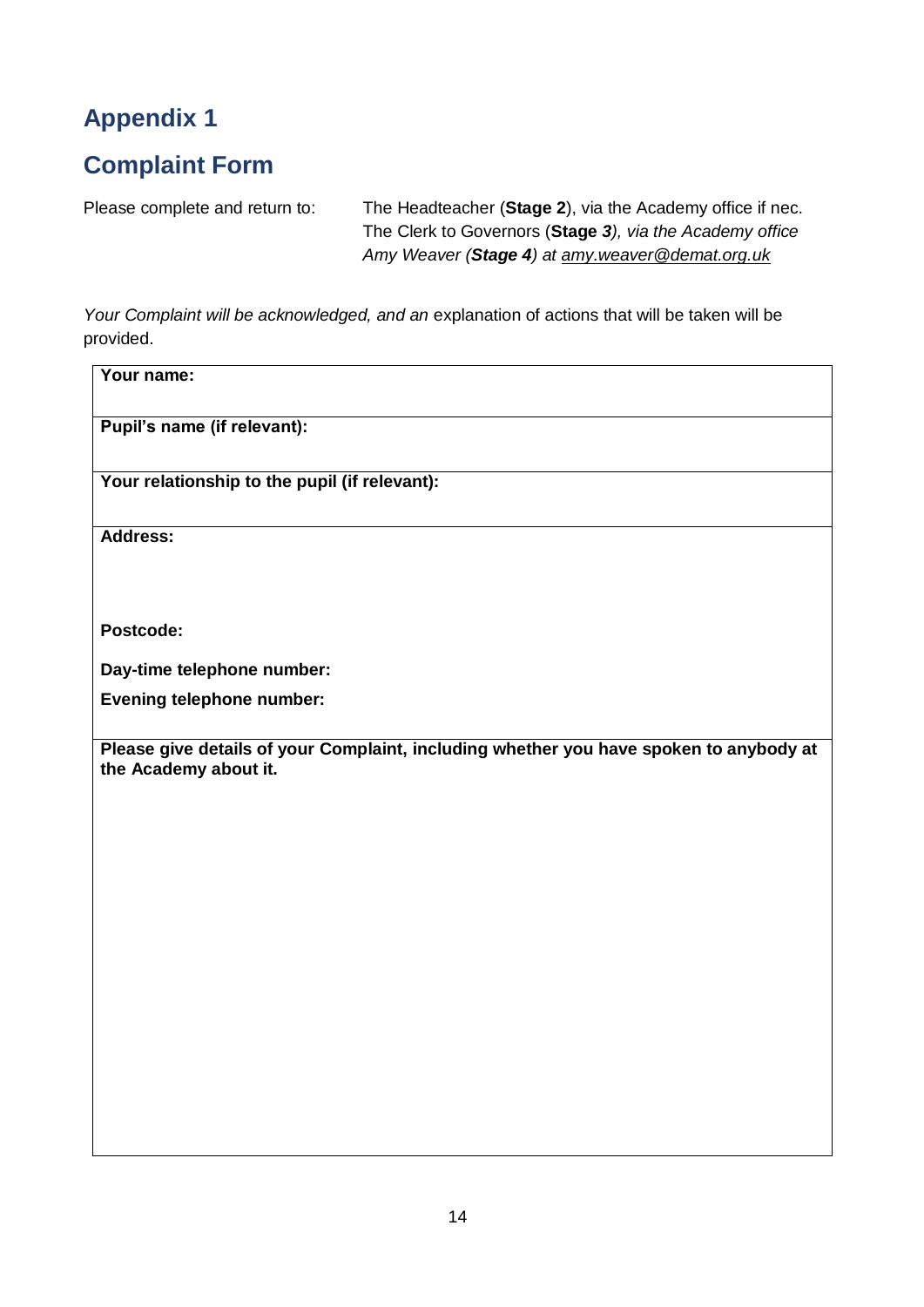| What actions do you feel might resolve the problem at this stage? |
|-------------------------------------------------------------------|
|                                                                   |
|                                                                   |
|                                                                   |
|                                                                   |
|                                                                   |
|                                                                   |
|                                                                   |
|                                                                   |
|                                                                   |
|                                                                   |
|                                                                   |
|                                                                   |
|                                                                   |
|                                                                   |
|                                                                   |
|                                                                   |
| Are you attaching any paperwork? If so, please give details.      |
|                                                                   |
|                                                                   |
|                                                                   |
|                                                                   |
|                                                                   |
|                                                                   |
|                                                                   |
|                                                                   |
|                                                                   |
|                                                                   |
| Signature:                                                        |
|                                                                   |
| Date:                                                             |
|                                                                   |
| <b>Official use</b>                                               |
|                                                                   |
| Date acknowledgement sent:                                        |
| By whom:                                                          |
|                                                                   |
|                                                                   |
| <b>Complaint referred to:</b>                                     |
|                                                                   |
|                                                                   |
|                                                                   |
| Date:                                                             |
|                                                                   |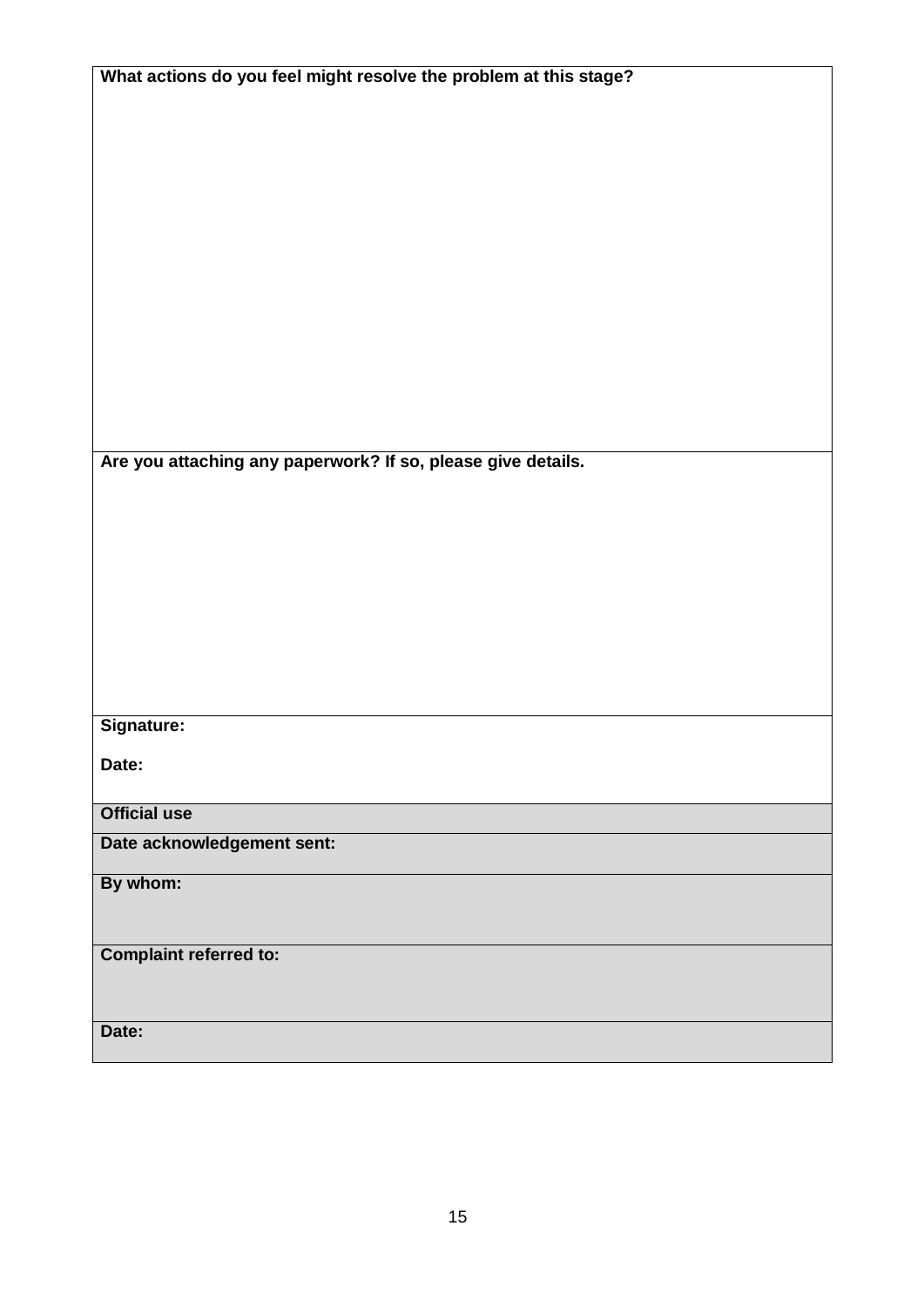Stage One: Sample letter of Outcomes from Headteacher

Dear <insert name>.

I acknowledge receipt of your letter/email (delete as appropriate) dated <insert date>.

Further to our meeting on <insert date>, I wish to confirm the outcome of my investigation into the matter.

<Insert summary of discussion and outcomes> I have investigated your Complaint by:

- $\bullet$
- $\bullet$

I found the following:

 $\bullet$ 

Further Action/Recommendations:

 $\bullet$ 

I hope that you are satisfied that your concerns have been dealt with appropriately. You have the right to progress to the second stage of our Complaints Procedure if you remain dissatisfied. If so, please write to the Chair of the Governing Body, c/o the Academy office.

For information and advice on how to proceed with your concern please contact the Diocese of Ely Multi Academy Trust on 01353 656760.

Thank you for the time you have taken in conveying your concerns to the Academy. We value your comments.

Yours sincerely,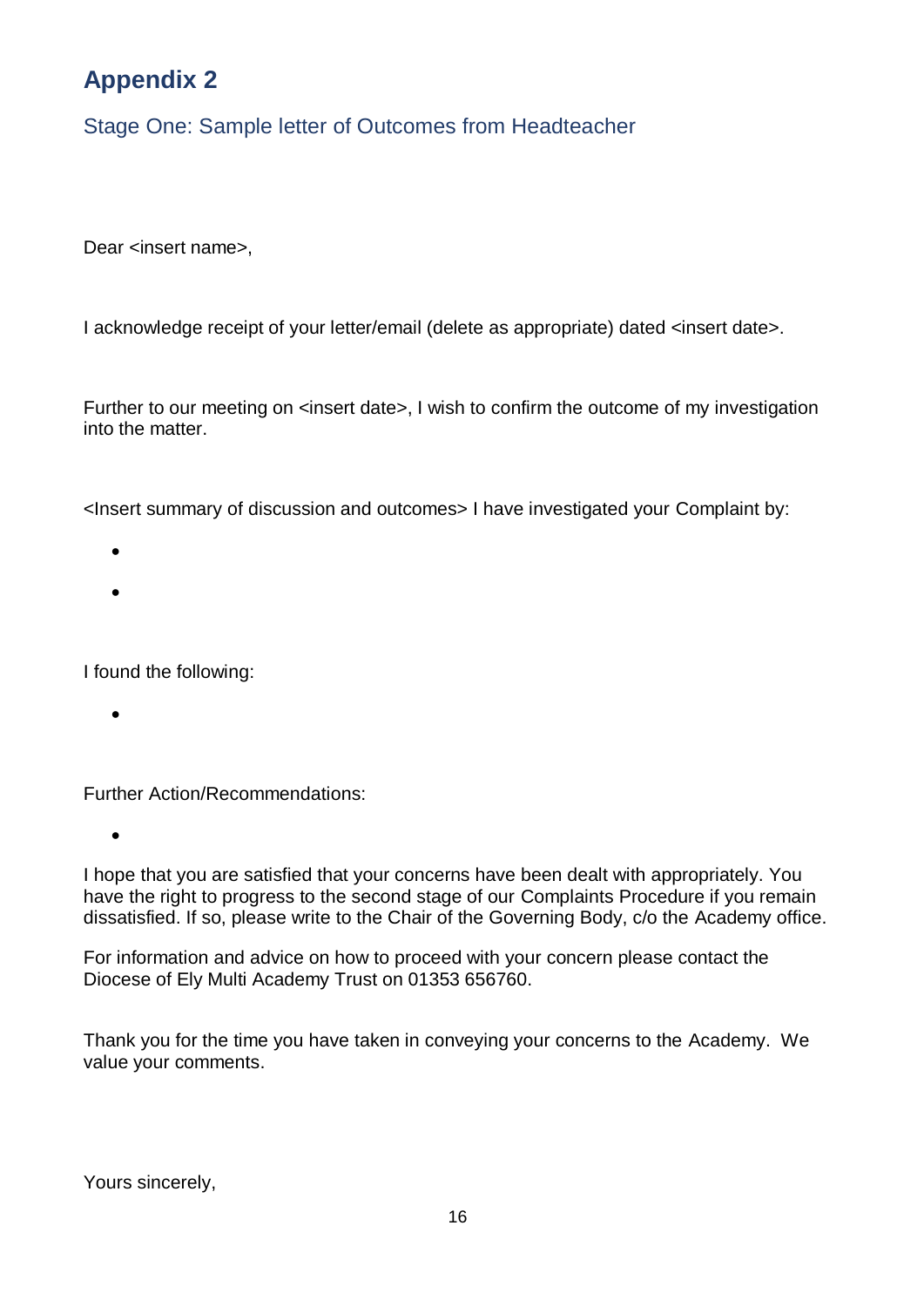Stage 3 Sample letter of outcomes from Chair of the Local Governing Body or Nominated Governor

Dear <insert name>,

Further to our meeting on <insert date> OR Further to your letter dated <insert date> I have now had an opportunity to investigate your concerns and am able to report the following:

<insert a summary of concerns raised, investigation and outcomes>

I hope that you are satisfied that your concerns have been dealt with appropriately. You have the right to progress to the third stage of our complaints procedure if you remain dissatisfied. If so, please write to the Chair of the Governing Body, c/o the Academy office within 10 working days of receiving this letter.

For information and advice on how to proceed with your concern please contact the Diocese of Ely Multi Academy Trust on 01353 656760

Thank you for the time you have taken in conveying your concerns to the Academy. We value your comments.

Yours sincerely,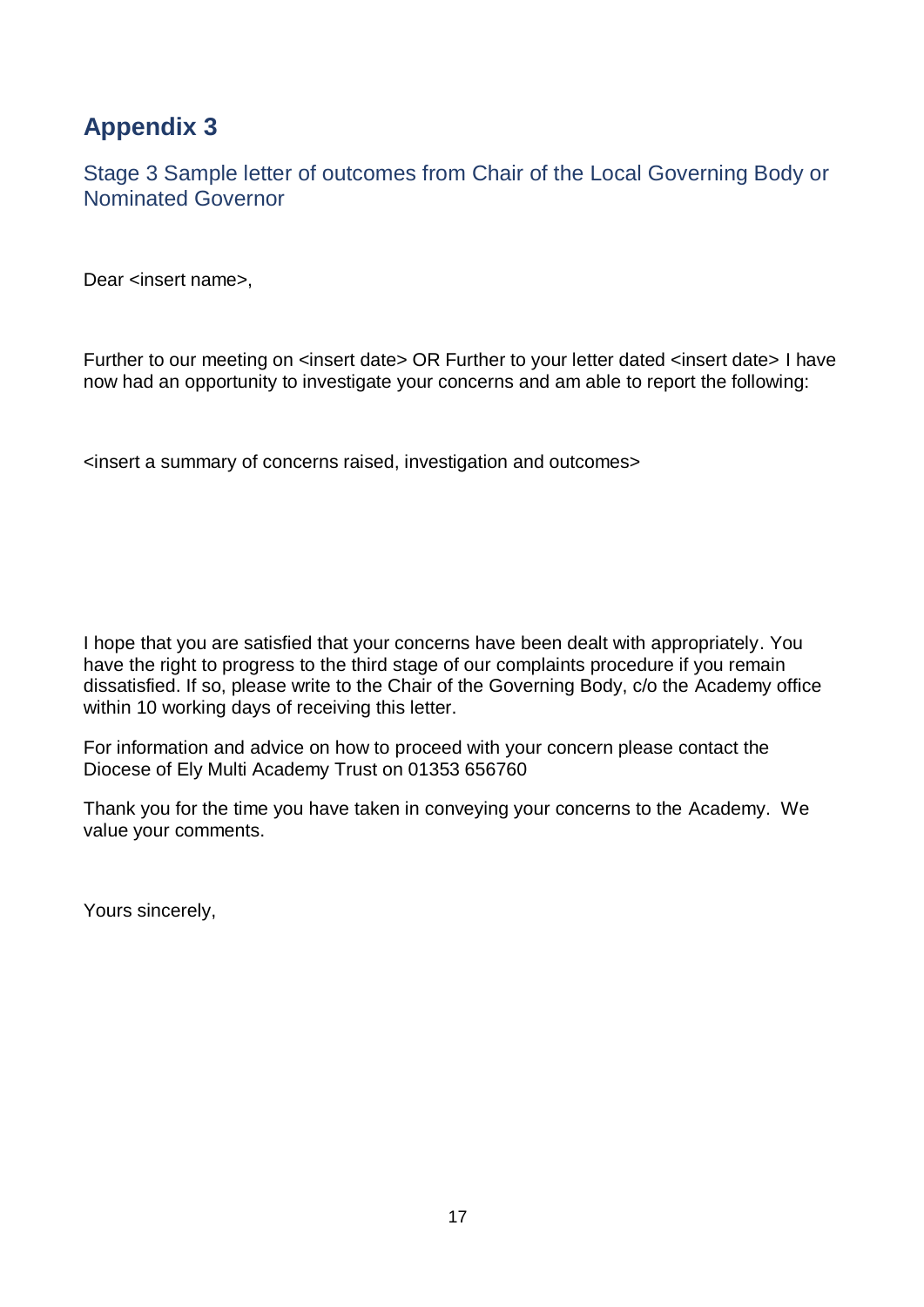Stage 4 Letter of outcome from Appeal Panel meeting

Dear <insert name>

I am writing to let you know the conclusions and recommendations we reached at the Stage Four panel meeting.

<insert summary of conclusions and recommendations>

A record of your Complaint will be kept on file by the Academy.

Should you remain concerned that the governors have acted or are proposing to act unreasonably, or that the Complaints Panel has failed to discharge its duties under legislation, the final course of action available to you is to write to the Secretary of State

Education at Sanctuary Buildings, Great Smith Street, Westminster, London SW1P 3BT

to ask for your case to be reviewed.

It is the panel's hope that you will feel that your Complaint has been reviewed fairly and that all issues have been investigated appropriately.

Yours sincerely

<insert name> Chair of the Complaints Panel

cc headteacher <insert name of Academy>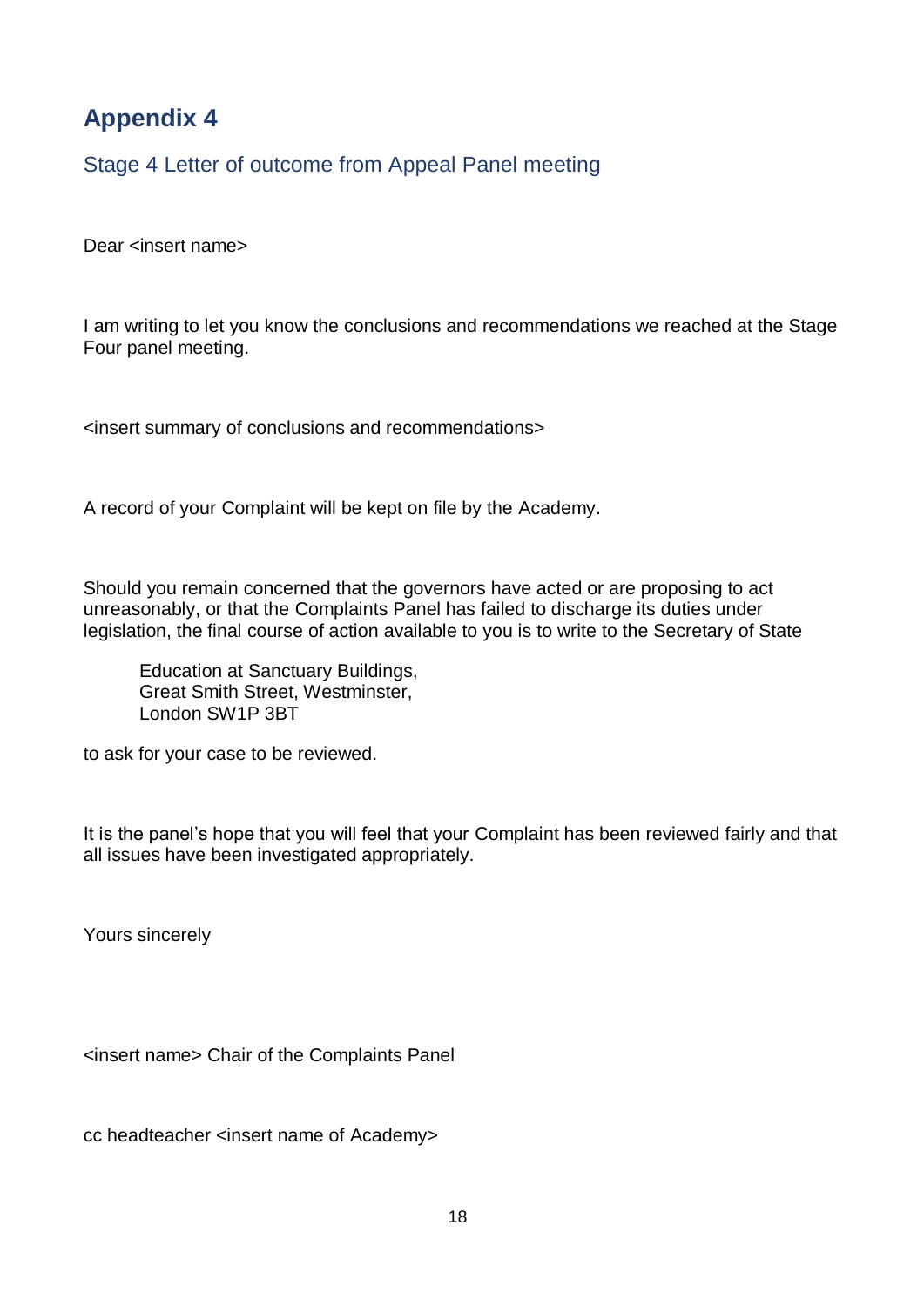# **Roles and Responsibilities**

## **Complainant**

The Complainant will receive a more effective response to the Complaint if they:

- Explain the Complaint in full as early as possible
- Co-operate with the Academy in seeking a solution to the Complaint
- Respond promptly to requests for information or meetings or in agreeing the details of the Complaint
- Ask for assistance as needed
- Treat all those involved in the Complaint with respect
- Refrain from publicising the details of their Complaint on social media and respect confidentiality.

### **Investigator**

The investigator's role is to establish the facts relevant to the Complaint by:

- Providing a comprehensive, open, transparent and fair consideration of the Complaint through:
	- o Sensitive and thorough interviewing of the Complainant to establish what has happened and who has been involved
	- $\circ$  Interviewing staff and children/young people and other people relevant to the Complaint
	- o Consideration of records and other relevant information
	- o Analysing information
	- o Liaising with the Complainant and the Complaints co-ordinator as appropriate to clarify what the Complainant feels would put things right.

The investigator should:

- Conduct interviews with an open mind and be prepared to persist in the questioning
- Keep notes of interviews or arrange for an independent note taker to record minutes of the meeting
- Ensure that any papers produced during the investigation are kept securely pending any appeal
- Be mindful of the timescales to respond
- Prepare a comprehensive report for the headteacher or Complaints panel that sets out the facts, identifies solutions and recommends courses of action to resolve problems.

The headteacher or Complaints panel will then determine whether to uphold or dismiss the Complaint and communicate that decision to the Complainant, providing the appropriate escalation details.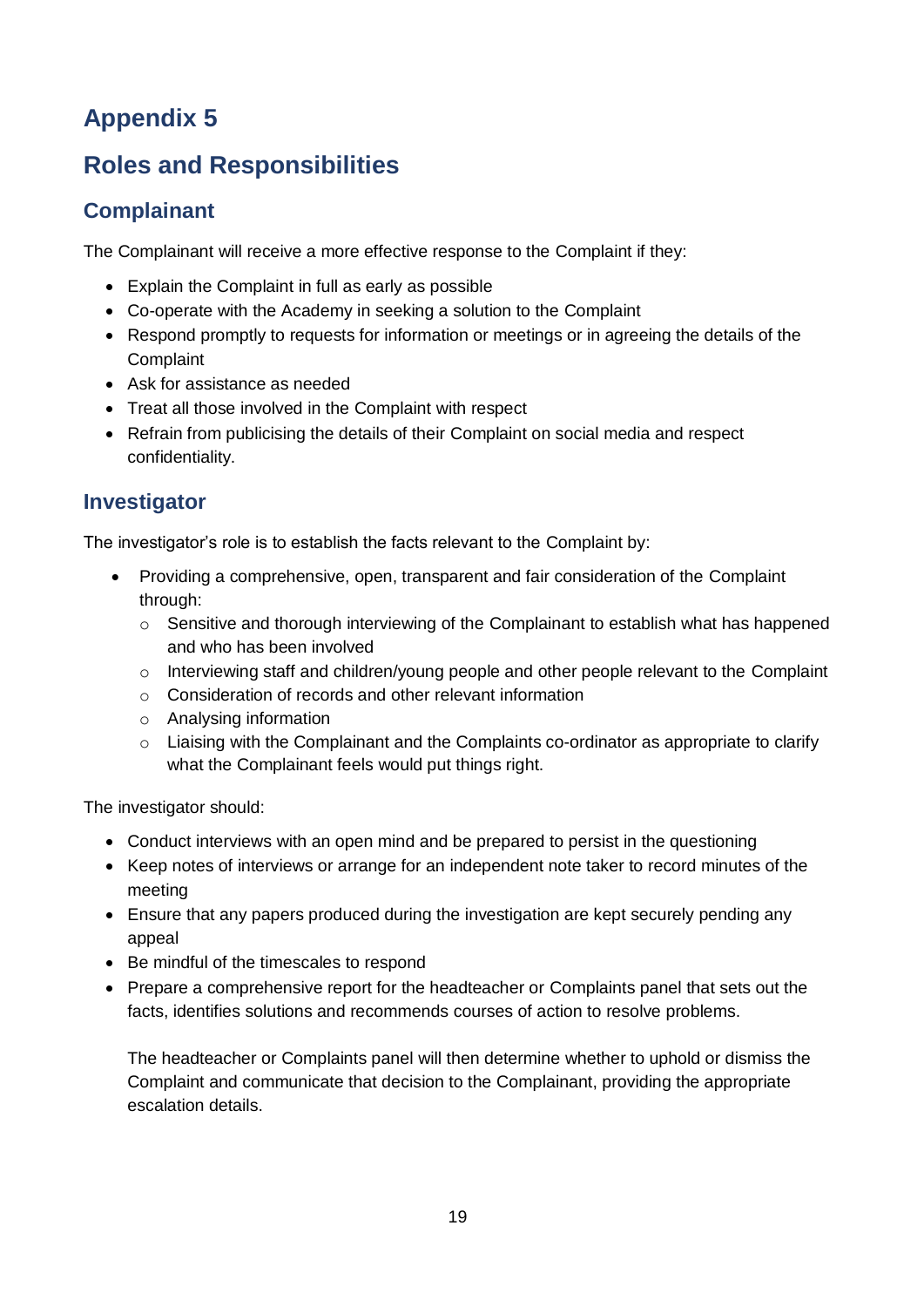#### **Complaints Co-ordinator** (this could be the headteacher / designated Complaints governor or other staff member providing administrative support)

The Complaints co-ordinator should:

- Ensure that the Complainant is fully updated at each stage of the procedure
- Liaise with staff members, headteacher, chair of governors, clerk and local authorities (if appropriate) to ensure the smooth running of the Complaint's procedure
- Be aware of issues regarding:
	- $\circ$  sharing third party information
	- $\circ$  additional support. This may be needed by Complainants when making a Complaint including interpretation support or where the Complainant is a child or young person
- Keep records.

### **Clerk to the Governing Body**

The clerk is the contact point for the Complainant and the panel and should:

- Ensure that all people involved in the Complaints Procedure are aware of their legal rights and duties, including any under legislation relating to Academy complaints, education law, the Equality Act 2010, the Freedom of Information Act 2000, the Data Protection Act (DPA) 2018 and the General Data Protection Regulations (GDPR)
- Set the date, time and venue of the meeting, ensuring that the dates are convenient to all parties (if they are invited to attend) and that the venue and proceedings are accessible
- Collate any written material relevant to the Complaint (for example; **stage 1** paperwork, Academy and Complainant submissions) and send it to the parties in advance of the meeting within an agreed timescale
- Record the proceedings
- Circulate the minutes of the meeting
- Notify all parties of the panel's decision.

#### **Panel Chair**

The panel's chair, who is nominated in advance of the Complaint meeting, should ensure that:

- Both parties are asked (via the clerk) to provide any additional information relating to the Complaint by a specified date in advance of the meeting
- The meeting is conducted in an informal manner, is not adversarial, and that, if all parties are invited to attend, everyone is treated with respect and courtesy
- Complainants who may not be used to speaking at such a meeting are put at ease. This is particularly important if the Complainant is a child/young person
- The remit of the panel is explained to the Complainant
- Written material is seen by everyone in attendance, provided it does not breach confidentiality